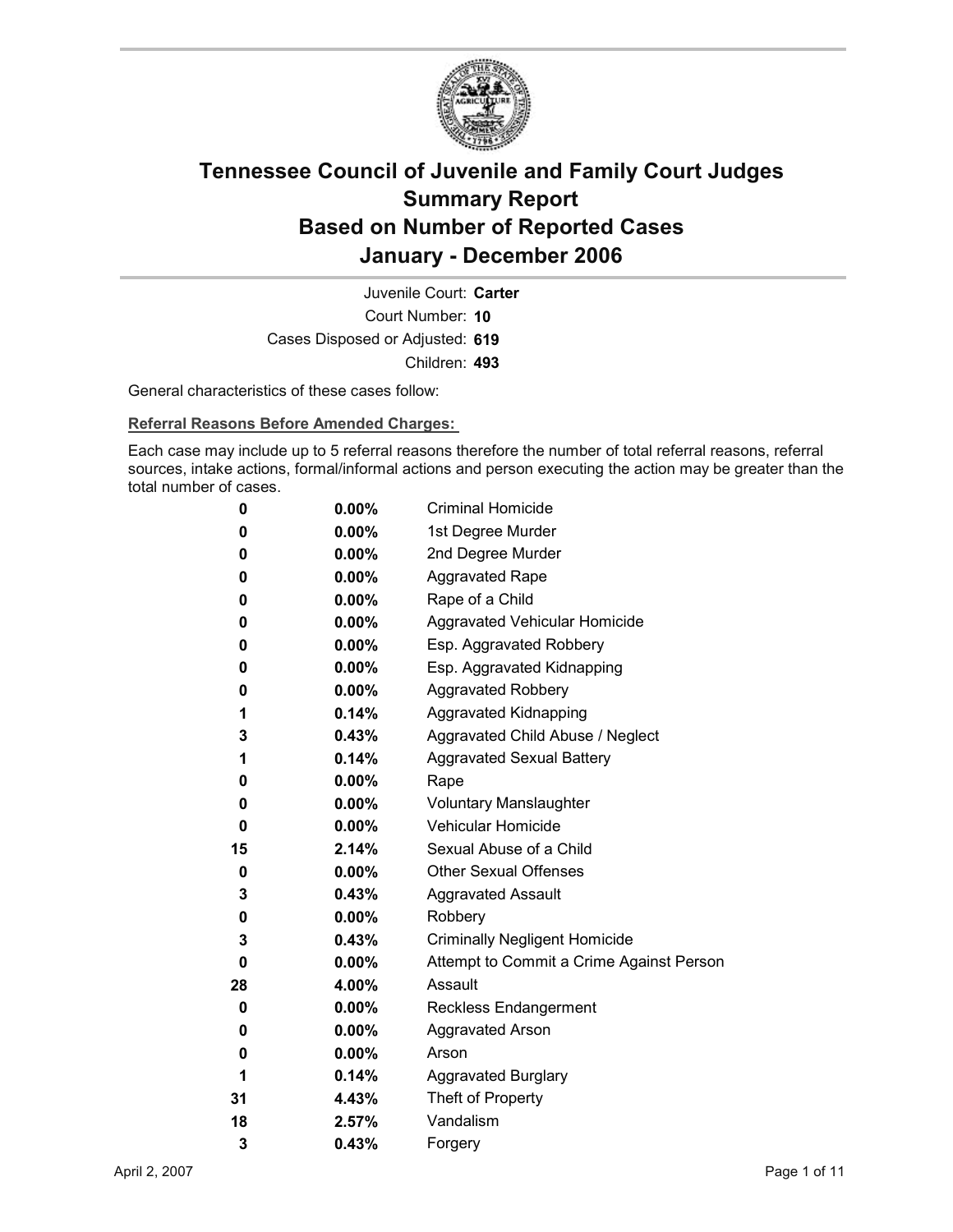

Court Number: **10** Juvenile Court: **Carter** Cases Disposed or Adjusted: **619** Children: **493**

#### **Referral Reasons Before Amended Charges:**

Each case may include up to 5 referral reasons therefore the number of total referral reasons, referral sources, intake actions, formal/informal actions and person executing the action may be greater than the total number of cases.

| 0            | 0.00%    | <b>Worthless Checks</b>                                     |
|--------------|----------|-------------------------------------------------------------|
| 0            | 0.00%    | Illegal Possession / Fraudulent Use of Credit / Debit Cards |
| 15           | 2.14%    | <b>Burglary</b>                                             |
| $\mathbf{2}$ | 0.29%    | Unauthorized Use of a Vehicle                               |
| 0            | 0.00%    | <b>Cruelty to Animals</b>                                   |
| 1            | 0.14%    | Sale of Controlled Substances                               |
| 5            | 0.71%    | <b>Other Drug Offenses</b>                                  |
| 0            | 0.00%    | Possession of Controlled Substances                         |
| 0            | 0.00%    | <b>Criminal Attempt</b>                                     |
| 1            | 0.14%    | Carrying Weapons on School Property                         |
| 5            | 0.71%    | Unlawful Carrying / Possession of a Weapon                  |
| 5            | 0.71%    | <b>Evading Arrest</b>                                       |
| 9            | 1.29%    | <b>Escape</b>                                               |
| 2            | 0.29%    | Driving Under Influence (DUI)                               |
| 1            | 0.14%    | Possession / Consumption of Alcohol                         |
| 3            | 0.43%    | Resisting Stop, Frisk, Halt, Arrest or Search               |
| 1            | 0.14%    | <b>Aggravated Criminal Trespass</b>                         |
| 7            | 1.00%    | Harassment                                                  |
| 3            | 0.43%    | Failure to Appear                                           |
| 4            | 0.57%    | Filing a False Police Report                                |
| 1            | 0.14%    | Criminal Impersonation                                      |
| 0            | $0.00\%$ | <b>Disorderly Conduct</b>                                   |
| 7            | 1.00%    | <b>Criminal Trespass</b>                                    |
| 17           | 2.43%    | <b>Public Intoxication</b>                                  |
| 0            | $0.00\%$ | Gambling                                                    |
| 98           | 14.00%   | <b>Traffic</b>                                              |
| 0            | 0.00%    | <b>Local Ordinances</b>                                     |
| 0            | 0.00%    | Violation of Wildlife Regulations                           |
| 0            | 0.00%    | Contempt of Court                                           |
| 41           | 5.86%    | <b>Violation of Probation</b>                               |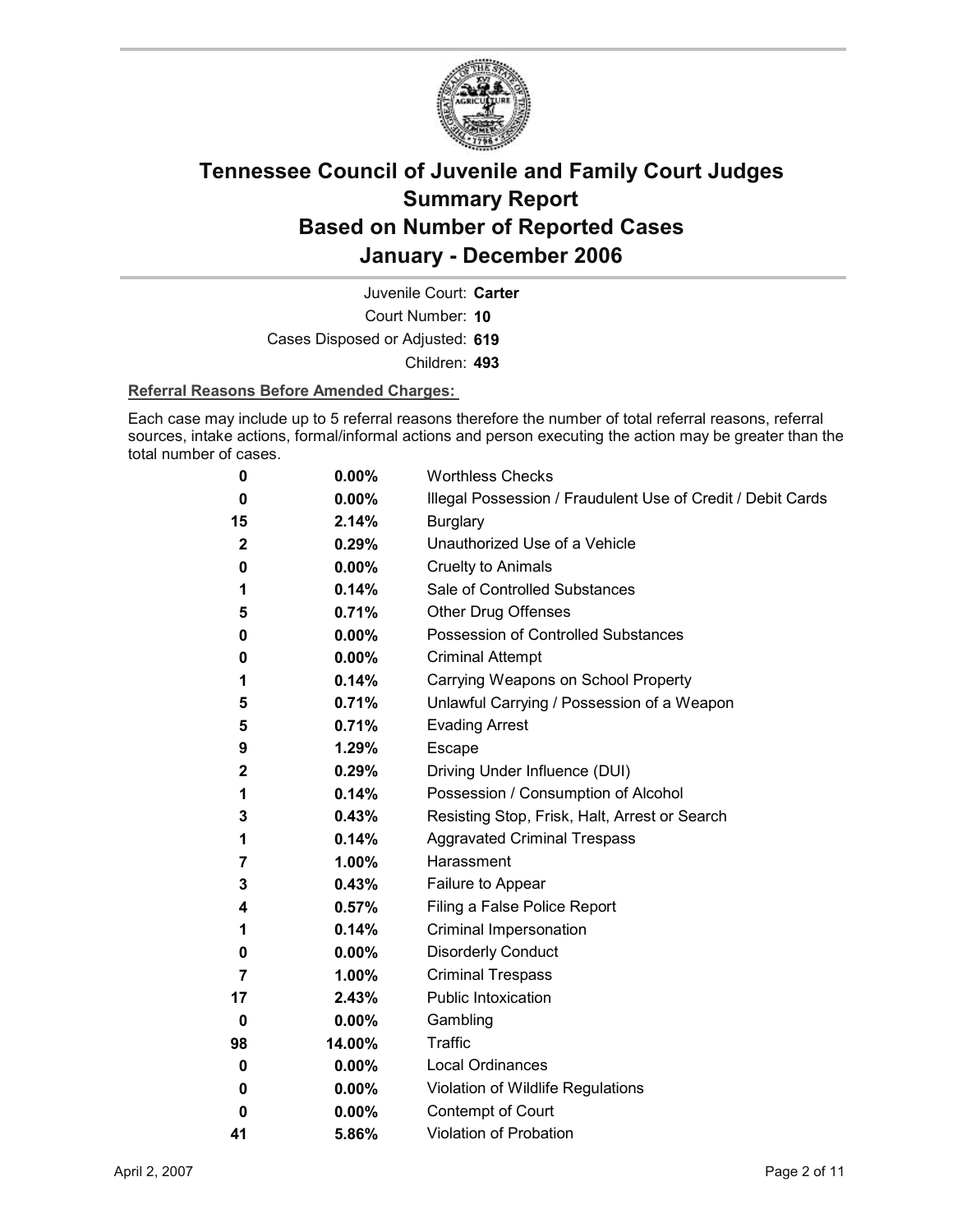

Court Number: **10** Juvenile Court: **Carter** Cases Disposed or Adjusted: **619** Children: **493**

#### **Referral Reasons Before Amended Charges:**

Each case may include up to 5 referral reasons therefore the number of total referral reasons, referral sources, intake actions, formal/informal actions and person executing the action may be greater than the total number of cases.

| $\mathbf{2}$ | 0.29%    | Violation of Aftercare                 |
|--------------|----------|----------------------------------------|
| 9            | 1.29%    | <b>Unruly Behavior</b>                 |
| 42           | 6.00%    | Truancy                                |
| 25           | 3.57%    | In-State Runaway                       |
| 0            | $0.00\%$ | Out-of-State Runaway                   |
| 35           | 5.00%    | Possession of Tobacco Products         |
|              | 0.14%    | Violation of a Valid Court Order       |
| 0            | 0.00%    | Violation of Curfew                    |
| 0            | 0.00%    | Sexually Abused Child                  |
| 0            | $0.00\%$ | <b>Physically Abused Child</b>         |
| 114          | 16.29%   | Dependency / Neglect                   |
| 0            | 0.00%    | <b>Termination of Parental Rights</b>  |
| 0            | 0.00%    | <b>Violation of Pretrial Diversion</b> |
| 0            | 0.00%    | Violation of Informal Adjustment       |
| 0            | 0.00%    | <b>Judicial Review</b>                 |
| 0            | 0.00%    | <b>Administrative Review</b>           |
| 0            | $0.00\%$ | <b>Foster Care Review</b>              |
| 9            | 1.29%    | Custody                                |
| 0            | $0.00\%$ | Visitation                             |
| 38           | 5.43%    | Paternity / Legitimation               |
| 86           | 12.29%   | <b>Child Support</b>                   |
| 0            | $0.00\%$ | <b>Request for Medical Treatment</b>   |
| 0            | $0.00\%$ | <b>Consent to Marry</b>                |
| 4            | 0.57%    | Other                                  |
| 700          | 100.00%  | <b>Total Referrals</b>                 |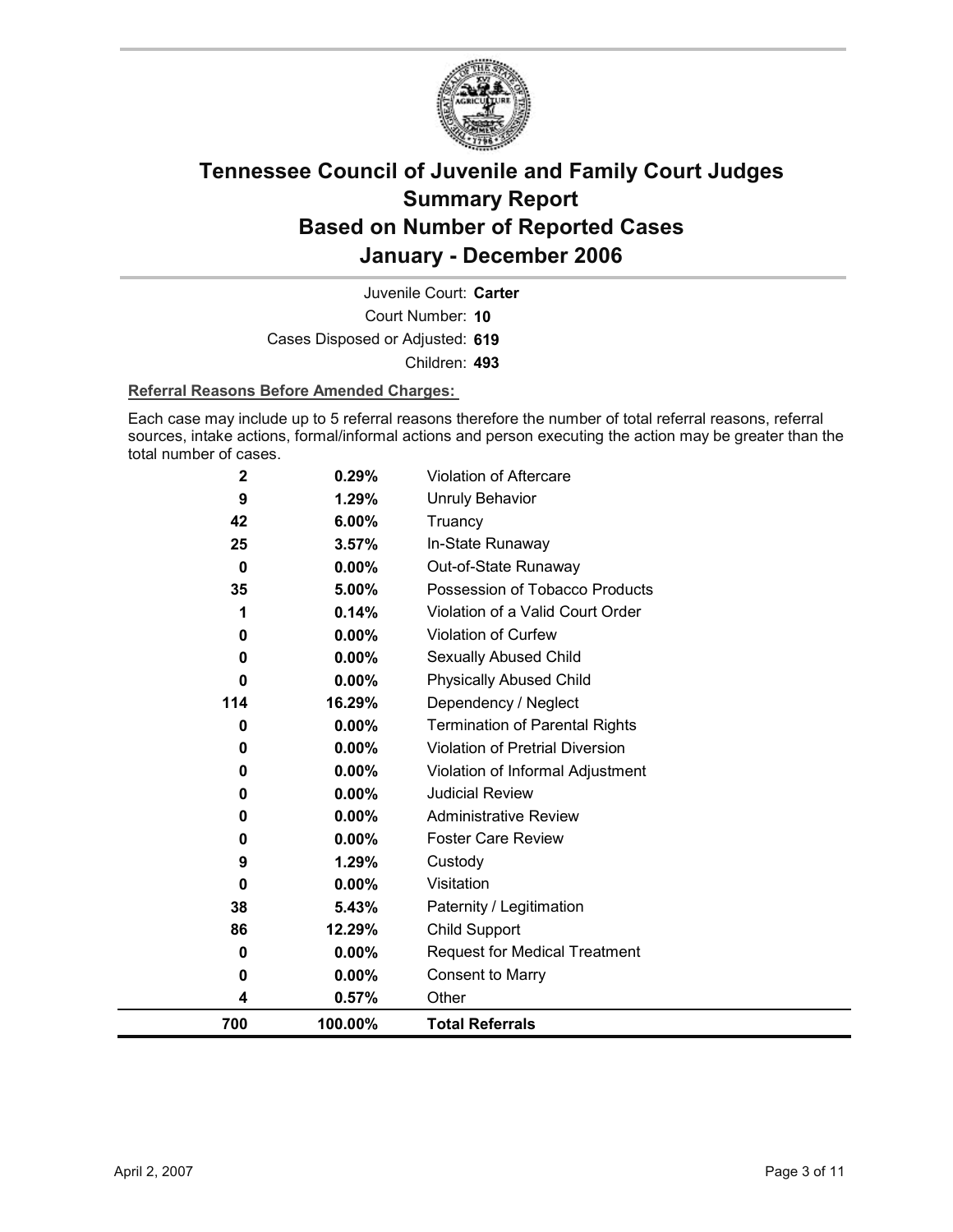

| Juvenile Court: Carter     |                                 |                                   |  |  |
|----------------------------|---------------------------------|-----------------------------------|--|--|
|                            | Court Number: 10                |                                   |  |  |
|                            | Cases Disposed or Adjusted: 619 |                                   |  |  |
|                            | Children: 493                   |                                   |  |  |
| <b>Referral Sources: 1</b> |                                 |                                   |  |  |
| 249                        | 35.57%                          | Law Enforcement                   |  |  |
| 153                        | 21.86%                          | Parents                           |  |  |
| 59                         | 8.43%                           | <b>Relatives</b>                  |  |  |
| 0                          | 0.00%                           | Self                              |  |  |
| 62                         | 8.86%                           | School                            |  |  |
| 0                          | 0.00%                           | <b>CSA</b>                        |  |  |
| 0                          | 0.00%                           | <b>DCS</b>                        |  |  |
| 0                          | 0.00%                           | Other State Department            |  |  |
| 0                          | 0.00%                           | <b>District Attorney's Office</b> |  |  |
| 41                         | 5.86%                           | <b>Court Staff</b>                |  |  |
| 58                         | 8.29%                           | Social Agency                     |  |  |
| 14                         | 2.00%                           | <b>Other Court</b>                |  |  |
| 27                         | 3.86%                           | Victim                            |  |  |
| 3                          | 0.43%                           | Child & Parent                    |  |  |
| $\mathbf 0$                | 0.00%                           | Hospital                          |  |  |
| 1                          | 0.14%                           | Unknown                           |  |  |
| 33                         | 4.71%                           | Other                             |  |  |
| 700                        | 100.00%                         | <b>Total Referral Sources</b>     |  |  |

### **Age of Child at Referral: 2**

| 493 | 100.00%  | <b>Total Child Count</b> |  |
|-----|----------|--------------------------|--|
| 0   | $0.00\%$ | Unknown / Not Reported   |  |
| 3   | 0.61%    | Ages 19 and Over         |  |
| 72  | 14.60%   | Ages 17 through 18       |  |
| 140 | 28.40%   | Ages 15 through 16       |  |
| 55  | 11.16%   | Ages 13 through 14       |  |
| 28  | 5.68%    | Ages 11 through 12       |  |
| 195 | 39.55%   | Ages 10 and Under        |  |
|     |          |                          |  |

<sup>1</sup> If different than number of Referral Reasons (700), verify accuracy of your court's data.

<sup>2</sup> One child could be counted in multiple categories, verify accuracy of your court's data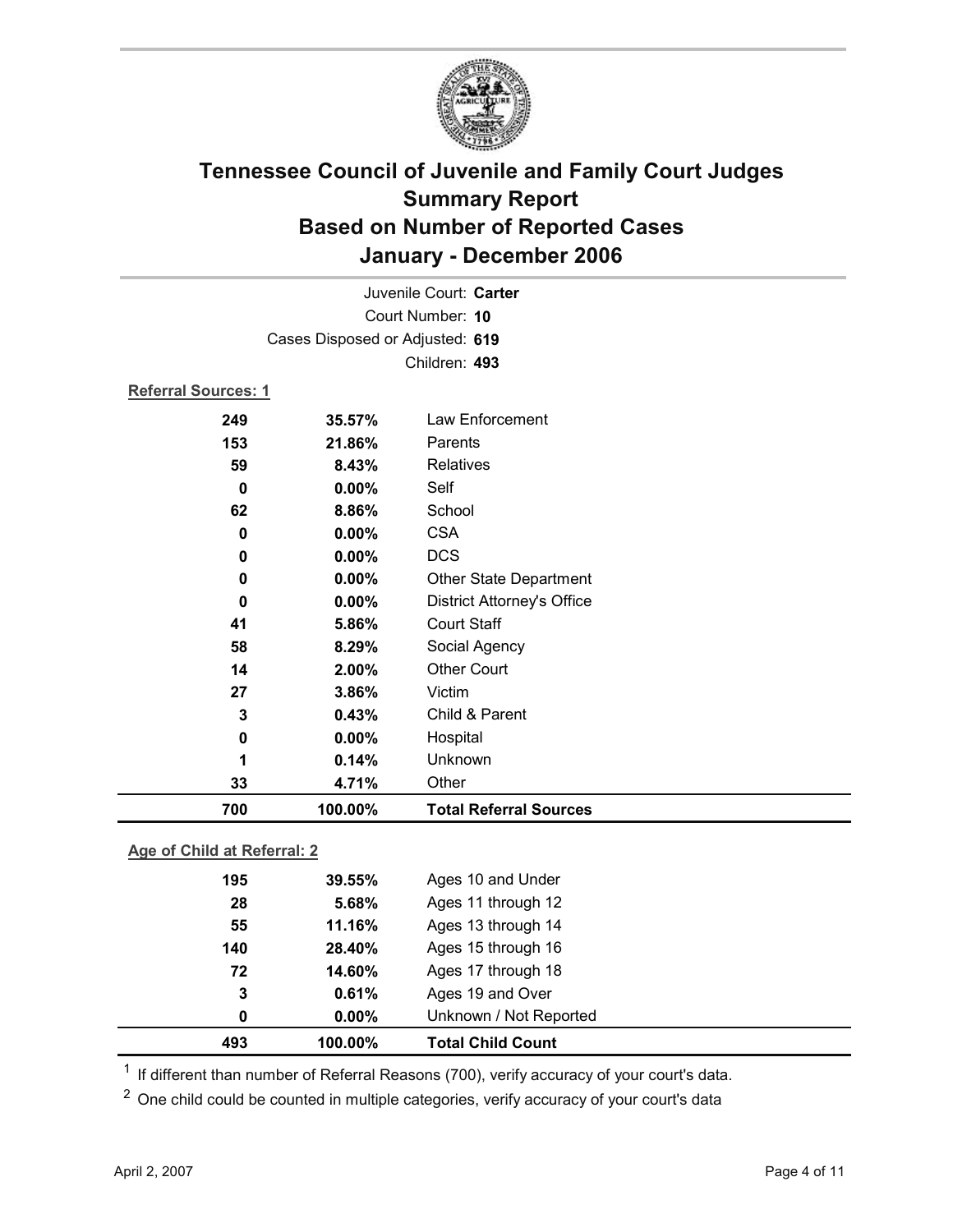

| Juvenile Court: Carter                  |                                 |                          |  |  |
|-----------------------------------------|---------------------------------|--------------------------|--|--|
|                                         | Court Number: 10                |                          |  |  |
|                                         | Cases Disposed or Adjusted: 619 |                          |  |  |
|                                         |                                 | Children: 493            |  |  |
| Sex of Child: 1                         |                                 |                          |  |  |
| 275                                     | 55.78%                          | Male                     |  |  |
| 218                                     | 44.22%                          | Female                   |  |  |
| $\mathbf 0$                             | 0.00%                           | Unknown                  |  |  |
| 493                                     | 100.00%                         | <b>Total Child Count</b> |  |  |
| Race of Child: 1                        |                                 |                          |  |  |
| 475                                     | 96.35%                          | White                    |  |  |
| $\overline{7}$                          | 1.42%                           | African American         |  |  |
| $\mathbf 0$                             | 0.00%                           | <b>Native American</b>   |  |  |
| 0                                       | 0.00%                           | Asian                    |  |  |
| $\mathbf{2}$                            | 0.41%                           | Mixed                    |  |  |
| $\boldsymbol{9}$                        | 1.83%                           | Unknown                  |  |  |
| 493                                     | 100.00%                         | <b>Total Child Count</b> |  |  |
| <b>Hispanic Origin: 1</b>               |                                 |                          |  |  |
| $\mathbf 0$                             | 0.00%                           | Yes                      |  |  |
| 493                                     | 100.00%                         | No                       |  |  |
| $\mathbf 0$                             | 0.00%                           | Unknown                  |  |  |
| 493                                     | 100.00%                         | <b>Total Child Count</b> |  |  |
| <b>School Enrollment of Children: 1</b> |                                 |                          |  |  |
| 427                                     | 86.61%                          | Yes                      |  |  |
| $\mathbf 0$                             | 0.00%                           | No                       |  |  |
| 66                                      | 13.39%                          | Unknown                  |  |  |
| 493                                     | 100.00%                         | <b>Total Child Count</b> |  |  |
|                                         |                                 |                          |  |  |

 $1$  One child could be counted in multiple categories, verify accuracy of your court's data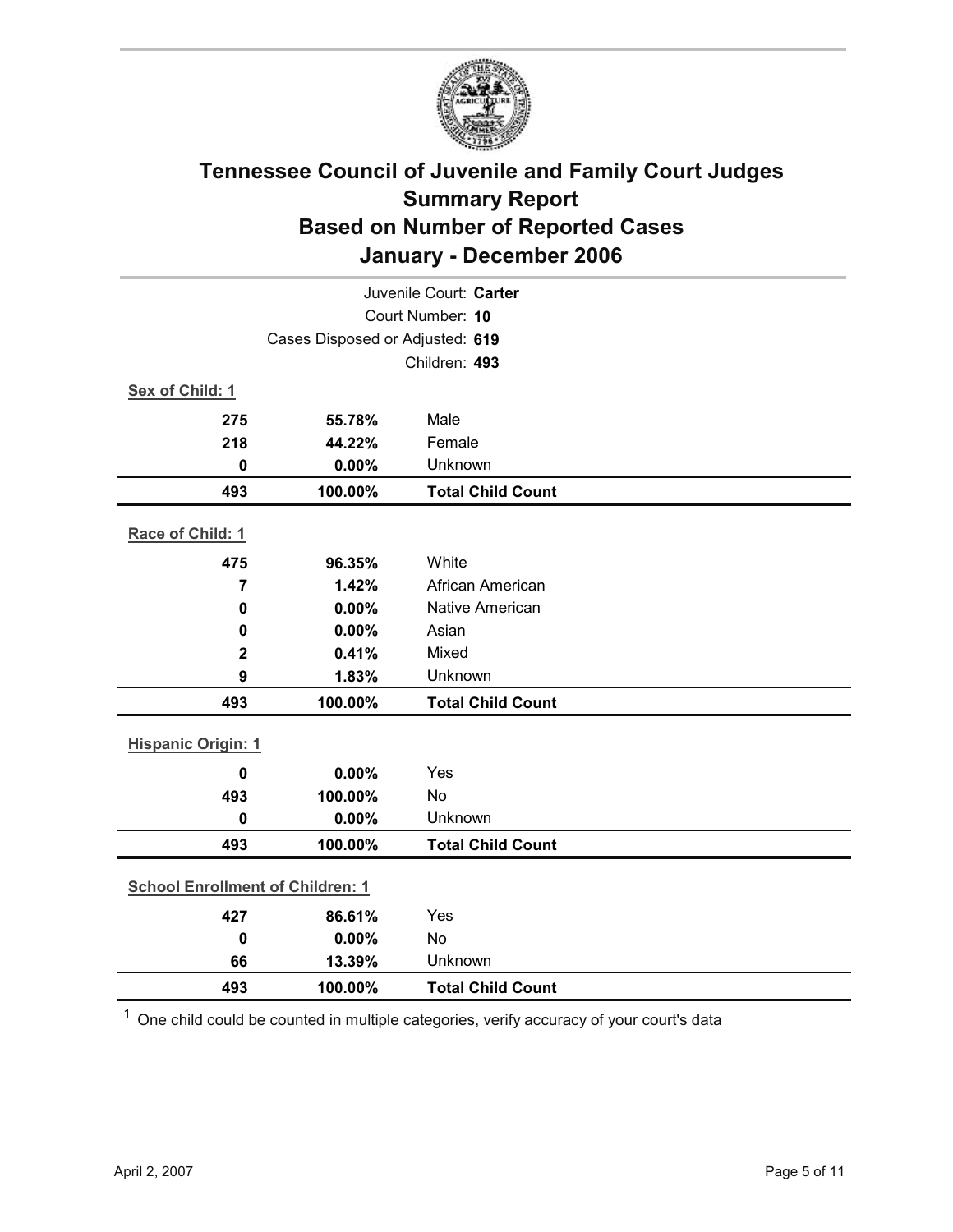

Court Number: **10** Juvenile Court: **Carter** Cases Disposed or Adjusted: **619** Children: **493**

**Living Arrangement of Child at Time of Referral: 1**

| 493          | 100.00%  | <b>Total Child Count</b>     |  |
|--------------|----------|------------------------------|--|
| 26           | 5.27%    | Other                        |  |
| $\mathbf{2}$ | 0.41%    | Unknown                      |  |
| 1            | 0.20%    | Independent                  |  |
| 0            | $0.00\%$ | In an Institution            |  |
| 0            | $0.00\%$ | In a Residential Center      |  |
| 0            | $0.00\%$ | In a Group Home              |  |
| 9            | 1.83%    | With Foster Family           |  |
| 13           | 2.64%    | With Adoptive Parents        |  |
| 34           | $6.90\%$ | <b>With Relatives</b>        |  |
| 26           | 5.27%    | <b>With Father</b>           |  |
| 213          | 43.20%   | With Mother                  |  |
| 11           | 2.23%    | With Mother and Stepfather   |  |
| 0            | $0.00\%$ | With Father and Stepmother   |  |
| 158          | 32.05%   | With Both Biological Parents |  |
|              |          |                              |  |

#### **Type of Detention: 2**

| 619 | 100.00%  | <b>Total Detention Count</b> |
|-----|----------|------------------------------|
| 0   | $0.00\%$ | Other                        |
| 618 | 99.84%   | Does Not Apply               |
| 0   | $0.00\%$ | <b>Unknown</b>               |
| 0   | $0.00\%$ | <b>Psychiatric Hospital</b>  |
| 0   | $0.00\%$ | Jail - No Separation         |
| 0   | $0.00\%$ | Jail - Partial Separation    |
| 1   | 0.16%    | Jail - Complete Separation   |
| 0   | $0.00\%$ | Juvenile Detention Facility  |
| 0   | $0.00\%$ | Non-Secure Placement         |
|     |          |                              |

 $<sup>1</sup>$  One child could be counted in multiple categories, verify accuracy of your court's data</sup>

 $2$  If different than number of Cases (619) verify accuracy of your court's data.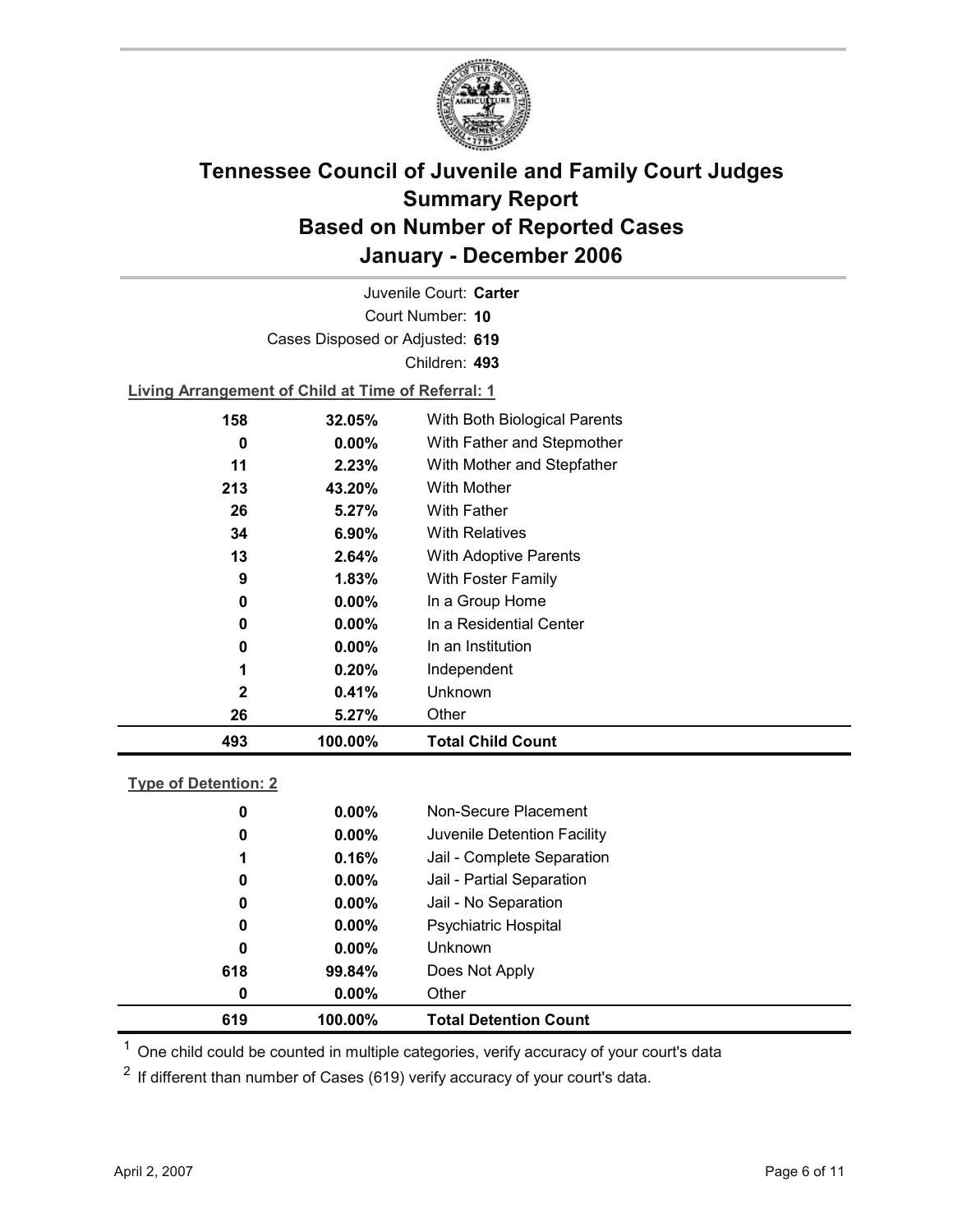

| Juvenile Court: Carter   |                                                    |                                      |  |
|--------------------------|----------------------------------------------------|--------------------------------------|--|
| Court Number: 10         |                                                    |                                      |  |
|                          | Cases Disposed or Adjusted: 619                    |                                      |  |
|                          |                                                    | Children: 493                        |  |
|                          | <b>Placement After Secure Detention Hearing: 1</b> |                                      |  |
| 0                        | 0.00%                                              | Returned to Prior Living Arrangement |  |
| 0                        | 0.00%                                              | Juvenile Detention Facility          |  |
| 0                        | 0.00%                                              | Jail                                 |  |
| 0                        | $0.00\%$                                           | Shelter / Group Home                 |  |
| 1                        | 0.16%                                              | <b>Foster Family Home</b>            |  |
| 0                        | $0.00\%$                                           | Psychiatric Hospital                 |  |
| 0                        | $0.00\%$                                           | Unknown / Not Reported               |  |
| 618                      | 99.84%                                             | Does Not Apply                       |  |
| 0                        | $0.00\%$                                           | Other                                |  |
|                          |                                                    |                                      |  |
| 619                      | 100.00%                                            | <b>Total Placement Count</b>         |  |
|                          |                                                    |                                      |  |
| <b>Intake Actions: 2</b> |                                                    |                                      |  |
| 699                      | 99.86%                                             | <b>Petition Filed</b>                |  |
| 1                        | 0.14%                                              | <b>Motion Filed</b>                  |  |
| 0                        | $0.00\%$                                           | <b>Citation Processed</b>            |  |
| 0                        | $0.00\%$                                           | Notification of Paternity Processed  |  |
| 0                        | 0.00%                                              | Scheduling of Judicial Review        |  |
| 0                        | $0.00\%$                                           | Scheduling of Administrative Review  |  |
| 0                        | $0.00\%$                                           | Scheduling of Foster Care Review     |  |
| 0                        | 0.00%                                              | <b>Unknown</b>                       |  |
| 0                        | 0.00%                                              | Does Not Apply                       |  |
| 0<br>700                 | 0.00%<br>100.00%                                   | Other<br><b>Total Intake Count</b>   |  |

 $1$  If different than number of Cases (619) verify accuracy of your court's data.

 $2$  If different than number of Referral Reasons (700), verify accuracy of your court's data.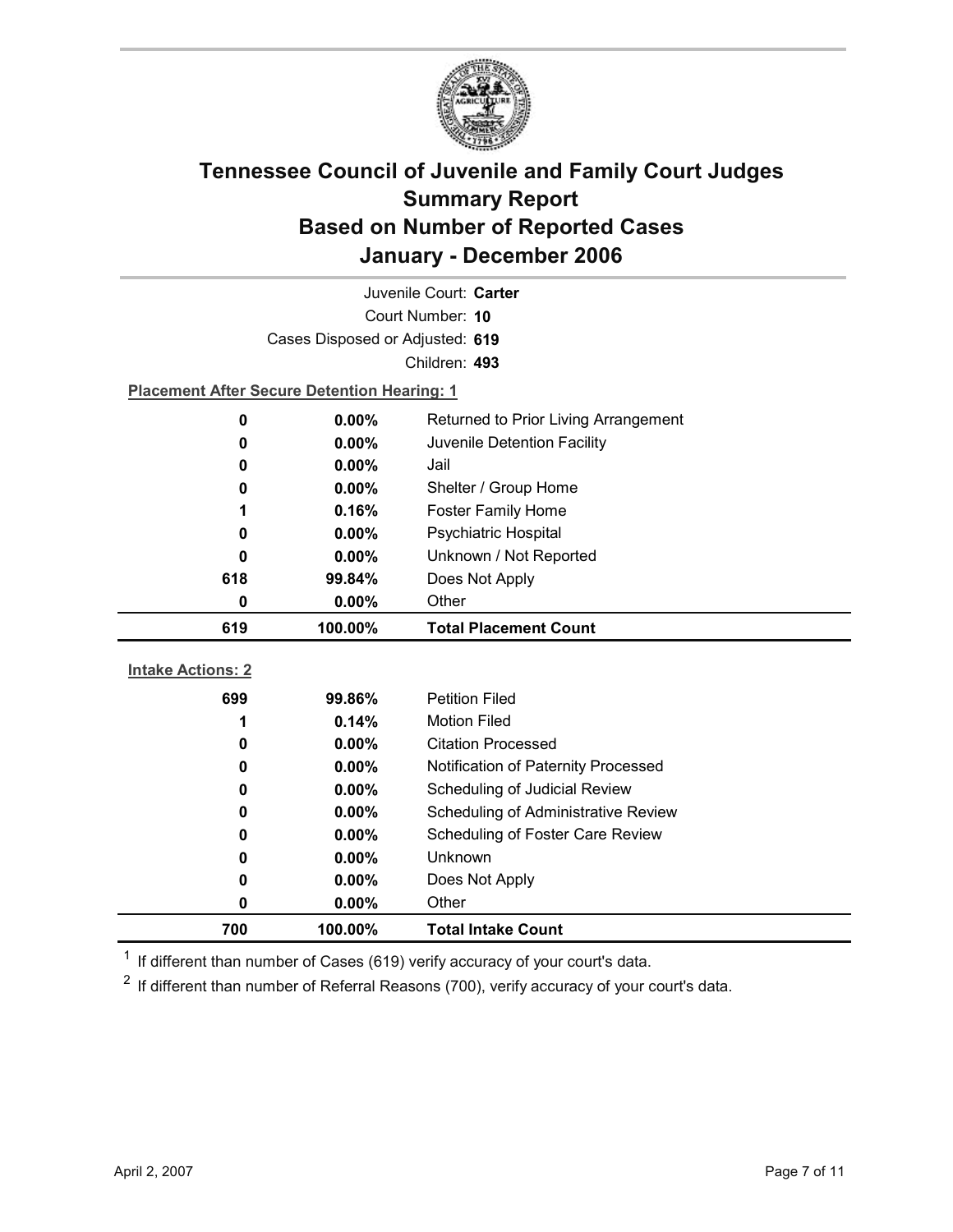

Court Number: **10** Juvenile Court: **Carter** Cases Disposed or Adjusted: **619** Children: **493**

#### **Last Grade Completed by Child: 1**

| $\bf{0}$    | $0.00\%$ | Too Young for School         |  |
|-------------|----------|------------------------------|--|
| 0           | 0.00%    | Preschool                    |  |
| $\mathbf 0$ | 0.00%    | Kindergarten                 |  |
| 6           | 1.22%    | 1st Grade                    |  |
| $\mathbf 2$ | 0.41%    | 2nd Grade                    |  |
| 5           | 1.01%    | 3rd Grade                    |  |
| 5           | 1.01%    | 4th Grade                    |  |
| 5           | 1.01%    | 5th Grade                    |  |
| 16          | 3.25%    | 6th Grade                    |  |
| 18          | 3.65%    | 7th Grade                    |  |
| 24          | 4.87%    | 8th Grade                    |  |
| 41          | 8.32%    | 9th Grade                    |  |
| 51          | 10.34%   | 10th Grade                   |  |
| 17          | 3.45%    | 11th Grade                   |  |
| 18          | 3.65%    | 12th Grade                   |  |
| 0           | 0.00%    | Non-Graded Special Ed        |  |
| 0           | 0.00%    | <b>GED</b>                   |  |
| 0           | 0.00%    | Graduated                    |  |
| 0           | 0.00%    | <b>Never Attended School</b> |  |
| 114         | 23.12%   | Unknown                      |  |
| 171         | 34.69%   | Other                        |  |
| 493         | 100.00%  | <b>Total Child Count</b>     |  |

| 493            | 100.00%  | <b>Total Child Count</b> |  |  |
|----------------|----------|--------------------------|--|--|
| 0              | $0.00\%$ | Unknown                  |  |  |
| 493            | 100.00%  | No                       |  |  |
| 0              | $0.00\%$ | Yes                      |  |  |
| $\blacksquare$ |          |                          |  |  |

 $1$  One child could be counted in multiple categories, verify accuracy of your court's data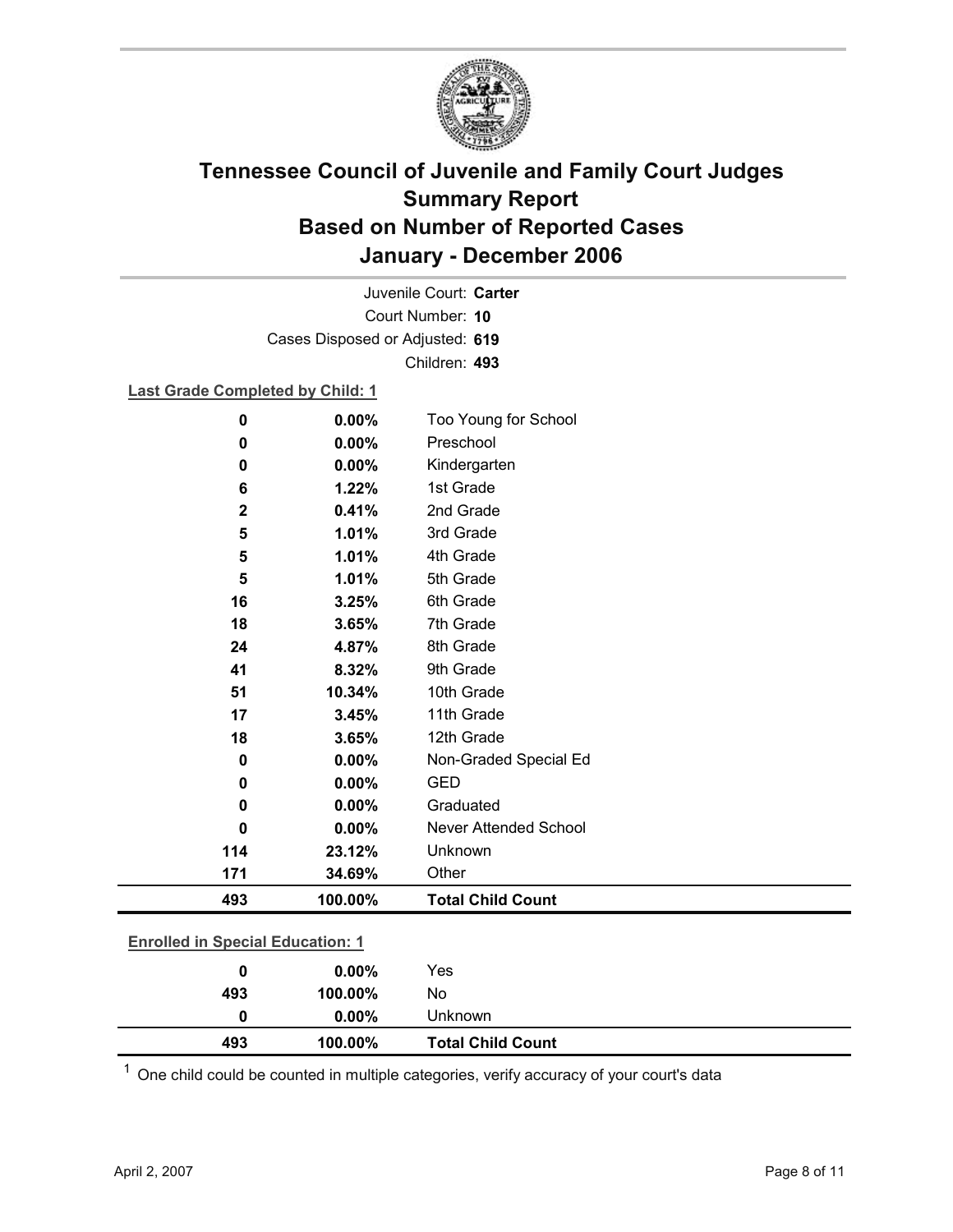

|                              |                                 | Juvenile Court: Carter    |
|------------------------------|---------------------------------|---------------------------|
|                              |                                 | Court Number: 10          |
|                              | Cases Disposed or Adjusted: 619 |                           |
|                              |                                 | Children: 493             |
| <b>Action Executed By: 1</b> |                                 |                           |
| 700                          | 100.00%                         | Judge                     |
| 0                            | $0.00\%$                        | Referee                   |
| 0                            | $0.00\%$                        | <b>YSO</b>                |
| 0                            | $0.00\%$                        | Other                     |
| 0                            | $0.00\%$                        | Unknown / Not Reported    |
| 700                          | 100.00%                         | <b>Total Action Count</b> |

#### **Formal / Informal Actions: 1**

| 171          | 24.43%   | Dismissed                                      |
|--------------|----------|------------------------------------------------|
| 0            | $0.00\%$ | Retired / Nolle Prosequi                       |
| 261          | 37.29%   | <b>Complaint Substantiated Delinquent</b>      |
| 51           | 7.29%    | <b>Complaint Substantiated Status Offender</b> |
| 46           | 6.57%    | Complaint Substantiated Dependent / Neglected  |
| $\mathbf{2}$ | 0.29%    | <b>Complaint Substantiated Abused</b>          |
| 0            | $0.00\%$ | <b>Complaint Substantiated Mentally III</b>    |
| 22           | 3.14%    | Informal Adjustment                            |
| 0            | $0.00\%$ | <b>Pretrial Diversion</b>                      |
| 5            | 0.71%    | Transfer to Adult Court Hearing                |
| 11           | 1.57%    | Charges Cleared by Transfer to Adult Court     |
| 0            | $0.00\%$ | <b>Special Proceeding</b>                      |
| 0            | $0.00\%$ | <b>Review Concluded</b>                        |
| 70           | 10.00%   | Case Held Open                                 |
| 61           | 8.71%    | Other                                          |
| 0            | $0.00\%$ | Unknown / Not Reported                         |
| 700          | 100.00%  | <b>Total Action Count</b>                      |

 $1$  If different than number of Referral Reasons (700), verify accuracy of your court's data.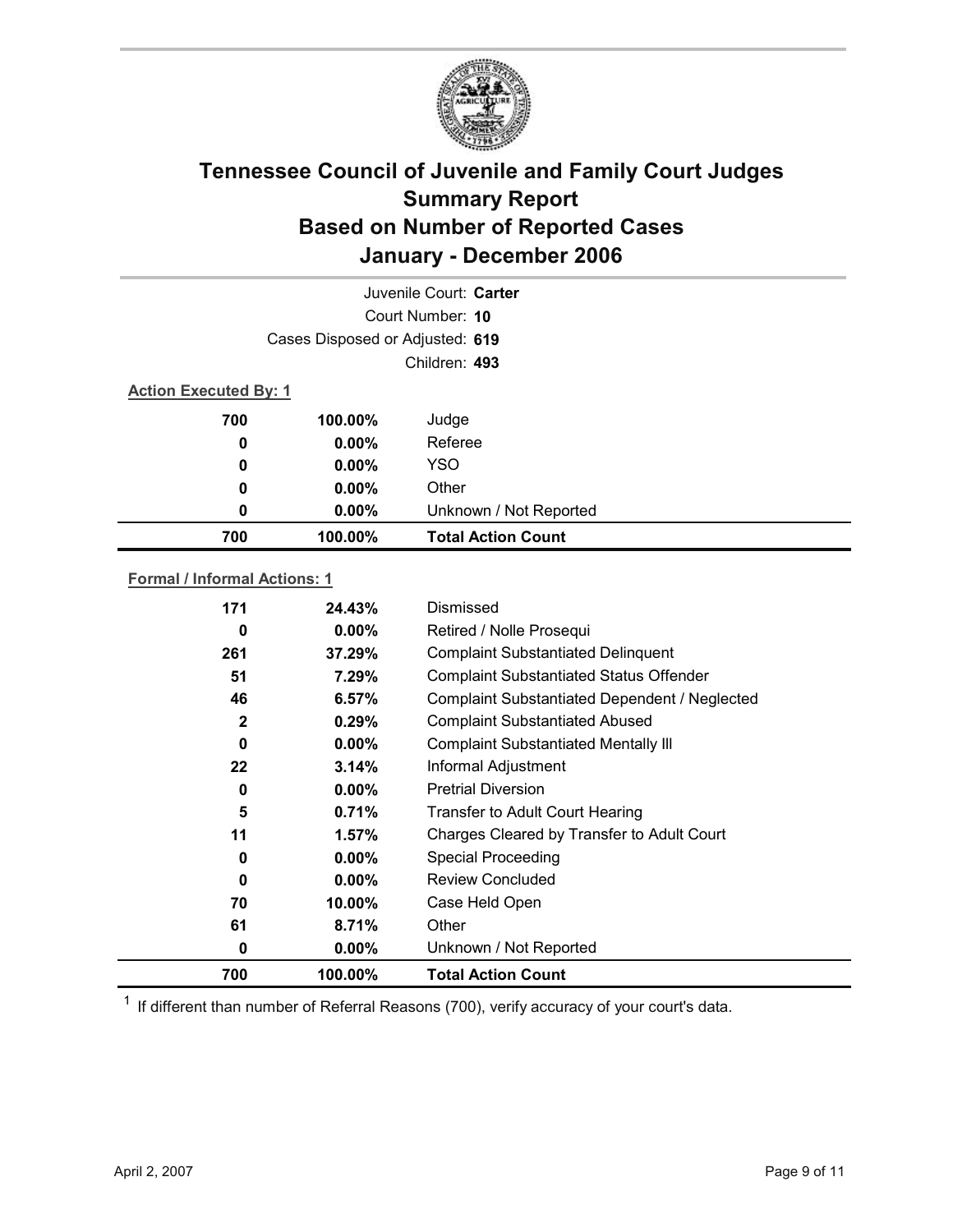

|                                 |                                                       | Juvenile Court: Carter                               |  |  |
|---------------------------------|-------------------------------------------------------|------------------------------------------------------|--|--|
|                                 |                                                       | Court Number: 10                                     |  |  |
| Cases Disposed or Adjusted: 619 |                                                       |                                                      |  |  |
|                                 |                                                       | Children: 493                                        |  |  |
| <b>Case Outcomes:</b>           | There can be multiple outcomes for one child or case. |                                                      |  |  |
| 153                             | 10.91%                                                | <b>Case Dismissed</b>                                |  |  |
| 0                               | 0.00%                                                 | Case Retired or Nolle Prosequi                       |  |  |
| 0                               | 0.00%                                                 | Warned / Counseled                                   |  |  |
| 24                              | 1.71%                                                 | Held Open For Review                                 |  |  |
| 214                             | 15.25%                                                | Supervision / Probation to Juvenile Court            |  |  |
| 0                               | $0.00\%$                                              | <b>Probation to Parents</b>                          |  |  |
| 0                               | $0.00\%$                                              | Referral to Another Entity for Supervision / Service |  |  |
| 0                               | 0.00%                                                 | Referred for Mental Health Counseling                |  |  |
| 0                               | $0.00\%$                                              | Referred for Alcohol and Drug Counseling             |  |  |
| $\mathbf{2}$                    | 0.14%                                                 | Referred to Alternative School                       |  |  |
| 4                               | 0.29%                                                 | Referred to Private Child Agency                     |  |  |
| 0                               | $0.00\%$                                              | Referred to Defensive Driving School                 |  |  |
| 0                               | $0.00\%$                                              | Referred to Alcohol Safety School                    |  |  |
| 0                               | $0.00\%$                                              | Referred to Juvenile Court Education-Based Program   |  |  |
| 0                               | $0.00\%$                                              | Driver's License Held Informally                     |  |  |
| 0                               | $0.00\%$                                              | <b>Voluntary Placement with DMHMR</b>                |  |  |
| 0                               | $0.00\%$                                              | <b>Private Mental Health Placement</b>               |  |  |
| 0                               | $0.00\%$                                              | <b>Private MR Placement</b>                          |  |  |
| 1                               | 0.07%                                                 | Placement with City/County Agency/Facility           |  |  |
| 0                               | $0.00\%$                                              | Placement with Relative / Other Individual           |  |  |
| 257                             | 18.32%                                                | Fine                                                 |  |  |
| 0                               | $0.00\%$                                              | <b>Public Service</b>                                |  |  |
| 30                              | 2.14%                                                 | Restitution                                          |  |  |
| 0                               | $0.00\%$                                              | <b>Runaway Returned</b>                              |  |  |
| 25                              | 1.78%                                                 | No Contact Order                                     |  |  |
| 0                               | 0.00%                                                 | Injunction Other than No Contact Order               |  |  |
| 0                               | 0.00%                                                 | <b>House Arrest</b>                                  |  |  |
| 0                               | $0.00\%$                                              | <b>Court Defined Curfew</b>                          |  |  |
| 0                               | 0.00%                                                 | Dismissed from Informal Adjustment                   |  |  |
| 0                               | $0.00\%$                                              | <b>Dismissed from Pretrial Diversion</b>             |  |  |
| 0                               | 0.00%                                                 | Released from Probation                              |  |  |
| 0                               | $0.00\%$                                              | <b>Transferred to Adult Court</b>                    |  |  |
| 0                               | $0.00\%$                                              | <b>DMHMR Involuntary Commitment</b>                  |  |  |